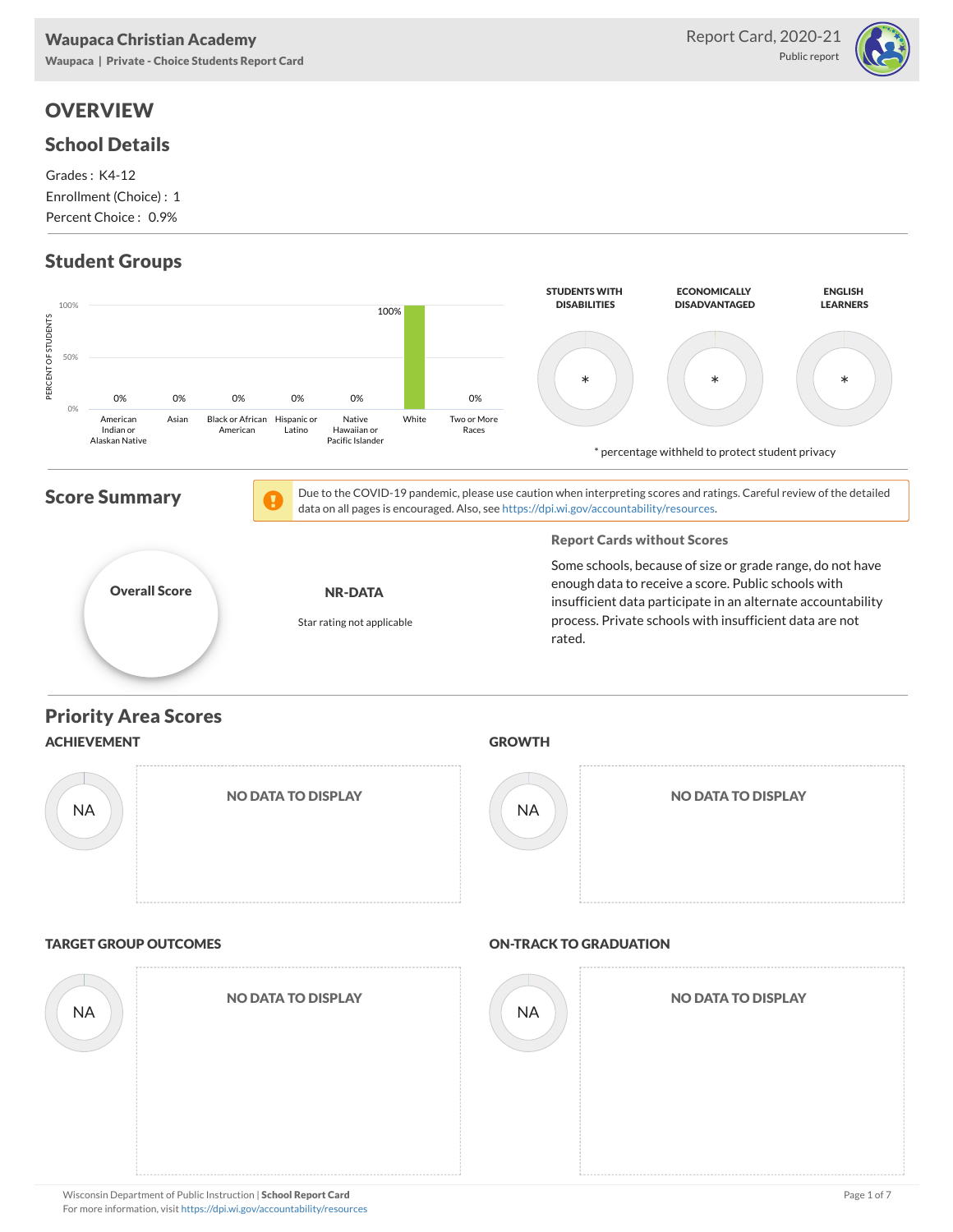

## ACHIEVEMENT

This priority area summarizes how this school's students performed on state assessments using a points-based proficiency system that gives partial credit for Basic test performance and extra credit for Advanced performance. The score is a multi-year average of English language arts and mathematics subscores.

### Priority Area Score



### Student Group Achievement, 2020-21 (for information only)

Group size is given in parentheses. Groups with fewer than 20 students are not displayed.

#### ENGLISH LANGUAGE ARTS



### Performance Levels by Year

These graphs show school-wide percentages and group sizes of students performing at each level.

#### ENGLISH LANGUAGE ARTS



#### **MATHEMATICS**

**MATHEMATICS** 



Wisconsin Department of Public Instruction | School Report Card Page 2 of 7 and 2008 and 2009 and 2 of 7 and 2 of 7

For more information, visit <https://dpi.wi.gov/accountability/resources>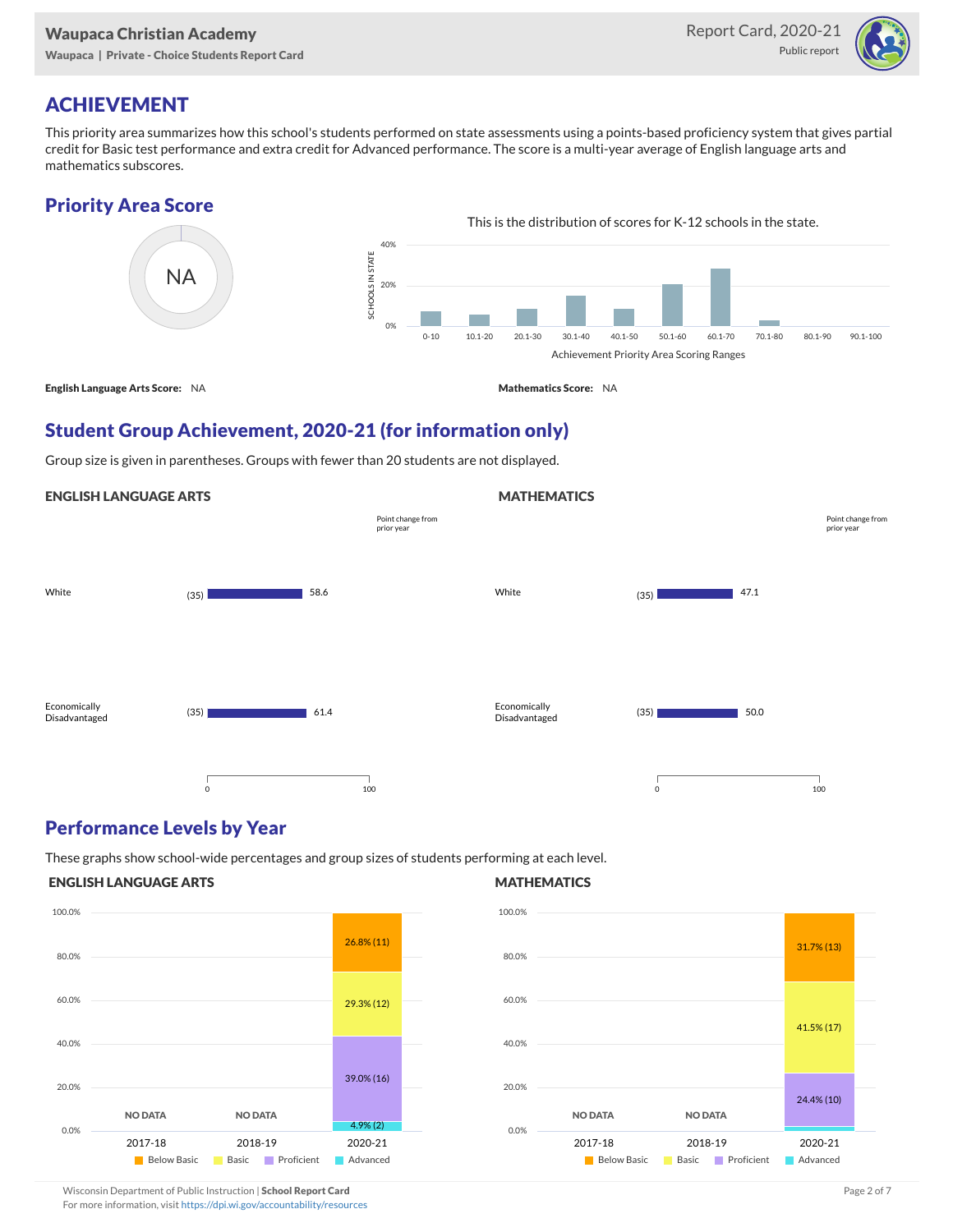

## ACHIEVEMENT - ADDITIONAL INFORMATION

The data on this page is for information only.

## Test Participation Rates, 2020-21

| <b>ENGLISH LANGUAGE ARTS</b> |                             | <b>MATHEMATICS</b> |                             |  |  |  |  |
|------------------------------|-----------------------------|--------------------|-----------------------------|--|--|--|--|
| All students                 | Lowest-participating group: | All students       | Lowest-participating group: |  |  |  |  |
|                              | White                       |                    | White                       |  |  |  |  |
| 95.3%                        | 94.6%                       | 95.3%              | 94.6%                       |  |  |  |  |

### Student Group Performance Levels by Year

Groups with any full academic year students in tested grades are shown.

#### ENGLISH LANGUAGE ARTS

|                                   | 2017-18          |           |            |           |                       |                  | 2018-19   |            |                 |                |                   | 2020-21             |            |                      |                       |  |
|-----------------------------------|------------------|-----------|------------|-----------|-----------------------|------------------|-----------|------------|-----------------|----------------|-------------------|---------------------|------------|----------------------|-----------------------|--|
|                                   | Tested<br>Total# | Advanced  | Proficient | Basic     | Below<br><b>Basic</b> | Tested<br>Total# | Advanced  | Proficient | Basi<br>$\circ$ | Below<br>Basic | Tested<br>Total # | Advance<br>$\Omega$ | Proficient | Basic                | Below<br><b>Basic</b> |  |
| All Students: K-12 State          | 573,785          | 8.6%      | 33.7%      | 34.0%     | 23.7%                 | 572,416          | 8.0%      | 32.7%      | 34.1%           | 25.3%          | 493,160           | 6.9%                | 31.5%      | 35.2%                | 26.5%                 |  |
| <b>All Students</b>               | $\mathbf 0$      | <b>NA</b> | <b>NA</b>  | <b>NA</b> | <b>NA</b>             | $\mathbf 0$      | <b>NA</b> | <b>NA</b>  | <b>NA</b>       | <b>NA</b>      | 41                | 4.9%                | 39.0%      | 29.3%                | 26.8%                 |  |
| <b>Black or African American</b>  | $\mathbf 0$      | <b>NA</b> | <b>NA</b>  | <b>NA</b> | <b>NA</b>             | $\mathbf 0$      | <b>NA</b> | <b>NA</b>  | <b>NA</b>       | <b>NA</b>      | $\angle 20$       | $\star$             | $\star$    |                      |                       |  |
| Hispanic or Latino                | $\mathbf 0$      | <b>NA</b> | <b>NA</b>  | <b>NA</b> | <b>NA</b>             | $\mathbf 0$      | <b>NA</b> | <b>NA</b>  | <b>NA</b>       | <b>NA</b>      | $\sim 20$         | $\star$             | ٠          | $\ddot{\phantom{1}}$ |                       |  |
| White                             | $\mathbf 0$      | <b>NA</b> | <b>NA</b>  | <b>NA</b> | <b>NA</b>             | $\mathbf 0$      | <b>NA</b> | <b>NA</b>  | <b>NA</b>       | <b>NA</b>      | 35                | 5.7%                | 34.3%      | 31.4%                | 28.6%                 |  |
| Two or More Races                 | $\mathbf 0$      | <b>NA</b> | <b>NA</b>  | <b>NA</b> | <b>NA</b>             | $\mathbf 0$      | <b>NA</b> | <b>NA</b>  | <b>NA</b>       | <b>NA</b>      | $\sim 20$         | $\star$             | $\star$    |                      |                       |  |
| <b>Economically Disadvantaged</b> | $\mathbf 0$      | <b>NA</b> | <b>NA</b>  | <b>NA</b> | <b>NA</b>             | $\mathbf 0$      | <b>NA</b> | <b>NA</b>  | <b>NA</b>       | <b>NA</b>      | 35                | 5.7%                | 37.1%      | 31.4%                | 25.7%                 |  |
| <b>Students with Disabilities</b> | $\mathbf 0$      | <b>NA</b> | <b>NA</b>  | <b>NA</b> | <b>NA</b>             | $\mathbf 0$      | <b>NA</b> | <b>NA</b>  | <b>NA</b>       | <b>NA</b>      | $\sim 20$         | $\star$             | $\star$    |                      |                       |  |

#### **MATHEMATICS**

|                                   |                  | 2017-18   |            |           | 2018-19        |                  |           |            | 2020-21   |                |                  |              |            |         |                       |
|-----------------------------------|------------------|-----------|------------|-----------|----------------|------------------|-----------|------------|-----------|----------------|------------------|--------------|------------|---------|-----------------------|
|                                   | Tested<br>Total# | Advanced  | Proficient | Basic     | Below<br>Basic | Tested<br>Total# | Advanced  | Proficient | Basic     | Below<br>Basic | Tested<br>Total# | Advance<br>Õ | Proficient | Basic   | <b>Below</b><br>Basic |
| All Students: K-12 State          | 574,706          | 9.2%      | 32.6%      | 31.2%     | 27.0%          | 573,211          | 9.4%      | 31.6%      | 30.8%     | 28.2%          | 493,047          | 7.0%         | 29.4%      | 31.6%   | 32.0%                 |
| <b>All Students</b>               | $\mathbf 0$      | <b>NA</b> | <b>NA</b>  | <b>NA</b> | <b>NA</b>      | $\mathbf 0$      | <b>NA</b> | <b>NA</b>  | <b>NA</b> | <b>NA</b>      | 41               | 2.4%         | 24.4%      | 41.5%   | 31.7%                 |
| <b>Black or African American</b>  | $\mathbf 0$      | <b>NA</b> | <b>NA</b>  | <b>NA</b> | <b>NA</b>      | $\mathbf 0$      | <b>NA</b> | <b>NA</b>  | <b>NA</b> | <b>NA</b>      | $\angle 20$      | $\star$      | $\star$    |         |                       |
| Hispanic or Latino                | $\mathbf 0$      | <b>NA</b> | <b>NA</b>  | <b>NA</b> | <b>NA</b>      | $\mathbf 0$      | <b>NA</b> | <b>NA</b>  | <b>NA</b> | <b>NA</b>      | $\angle 20$      | $\star$      | $\star$    | $\star$ |                       |
| White                             | $\Omega$         | <b>NA</b> | <b>NA</b>  | <b>NA</b> | <b>NA</b>      | $\Omega$         | <b>NA</b> | <b>NA</b>  | <b>NA</b> | <b>NA</b>      | 35               | 0.0%         | 25.7%      | 42.9%   | 31.4%                 |
| Two or More Races                 | $\mathbf 0$      | <b>NA</b> | <b>NA</b>  | <b>NA</b> | <b>NA</b>      | 0                | <b>NA</b> | <b>NA</b>  | <b>NA</b> | <b>NA</b>      | $\angle 20$      | $\star$      | ٠          |         |                       |
| <b>Economically Disadvantaged</b> | $\mathbf 0$      | <b>NA</b> | <b>NA</b>  | <b>NA</b> | <b>NA</b>      | 0                | <b>NA</b> | <b>NA</b>  | <b>NA</b> | <b>NA</b>      | 35               | 0.0%         | 28.6%      | 42.9%   | 28.6%                 |
| <b>Students with Disabilities</b> | $\mathbf 0$      | <b>NA</b> | <b>NA</b>  | <b>NA</b> | <b>NA</b>      | $\mathbf 0$      | <b>NA</b> | <b>NA</b>  | <b>NA</b> | <b>NA</b>      | $\angle 20$      | $\star$      | $\star$    |         |                       |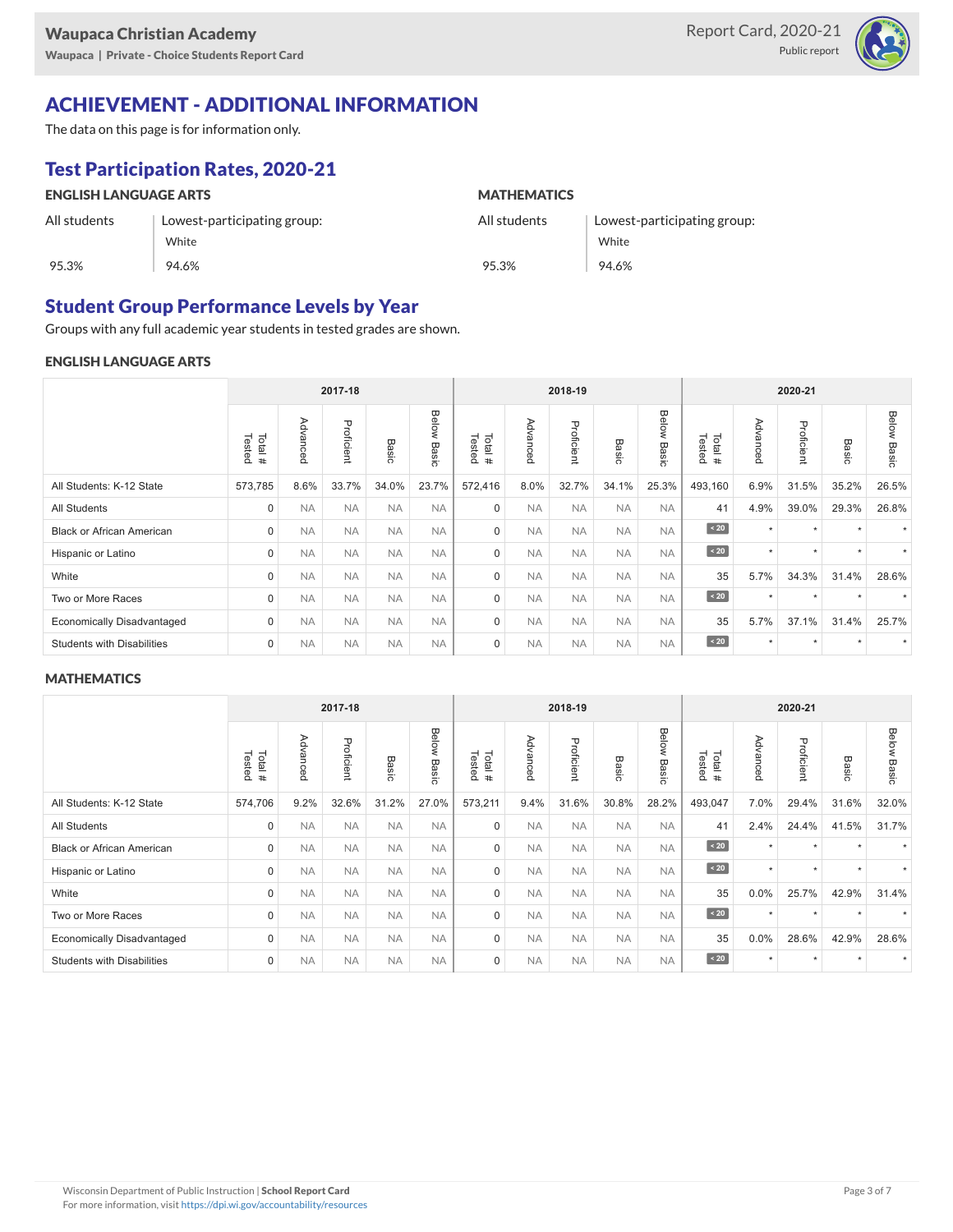

## **GROWTH**

This priority area measures year-to-year student progress on statewide tests. It uses a value-added model that seeks to control for circumstances beyond the influence of educators. A high value-added score means that on average students in the school are progressing more quickly than other, similar students. Growth is scored from 0 to 100 to match the other priority areas and is a conversion from the roughly 0 to 6 value-added score.

### Priority Area Score



# Student Group Value-Added (for information only)

Value-added scores cover an approximately 0-6 range. Higher scores mean greater positive impact. A score of 3.0 is average. Group size is shown in parentheses. Groups with fewer than 20 students are not displayed. Shaded boxes indicate higher-than-average scores.

#### ENGLISH LANGUAGE ARTS

NO DATA TO DISPLAY

#### **MATHEMATICS**

| <b>NO DATA TO DISPLAY</b> |
|---------------------------|
|                           |
|                           |
|                           |
|                           |
|                           |
|                           |
|                           |
|                           |
|                           |
|                           |
|                           |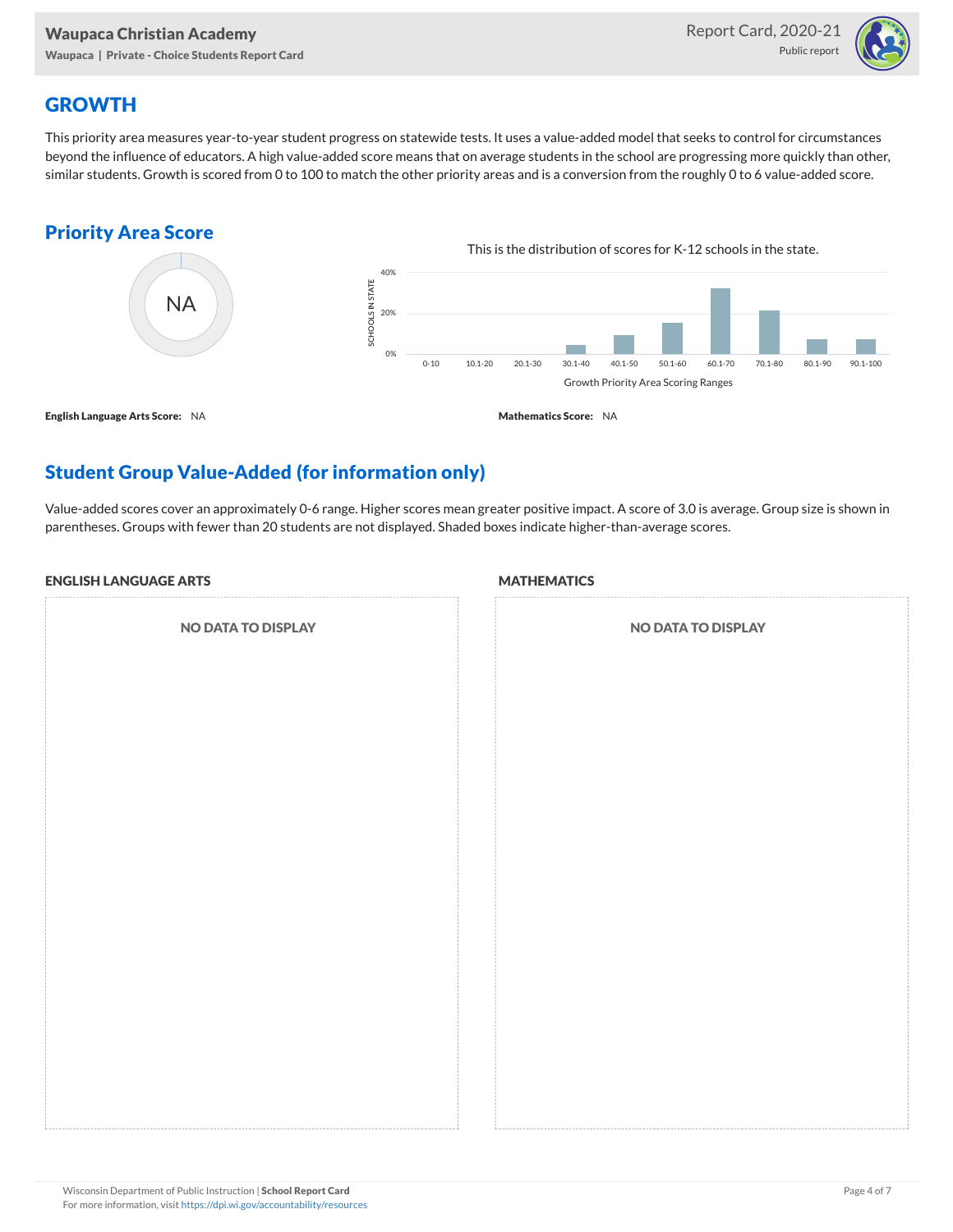

# TARGET GROUP OUTCOMES

This priority area examines outcomes for students with the lowest test scores — the Target Group. It is designed to promote equity by helping schools focus on learners who need the most support while also improving outcomes for all students. The priority area score combines component scores for achievement, growth, chronic absenteeism, and attendance or graduation rate. Data are not displayed when target groups have fewer than 20 students.

## Priority Area Score



### Component Scores

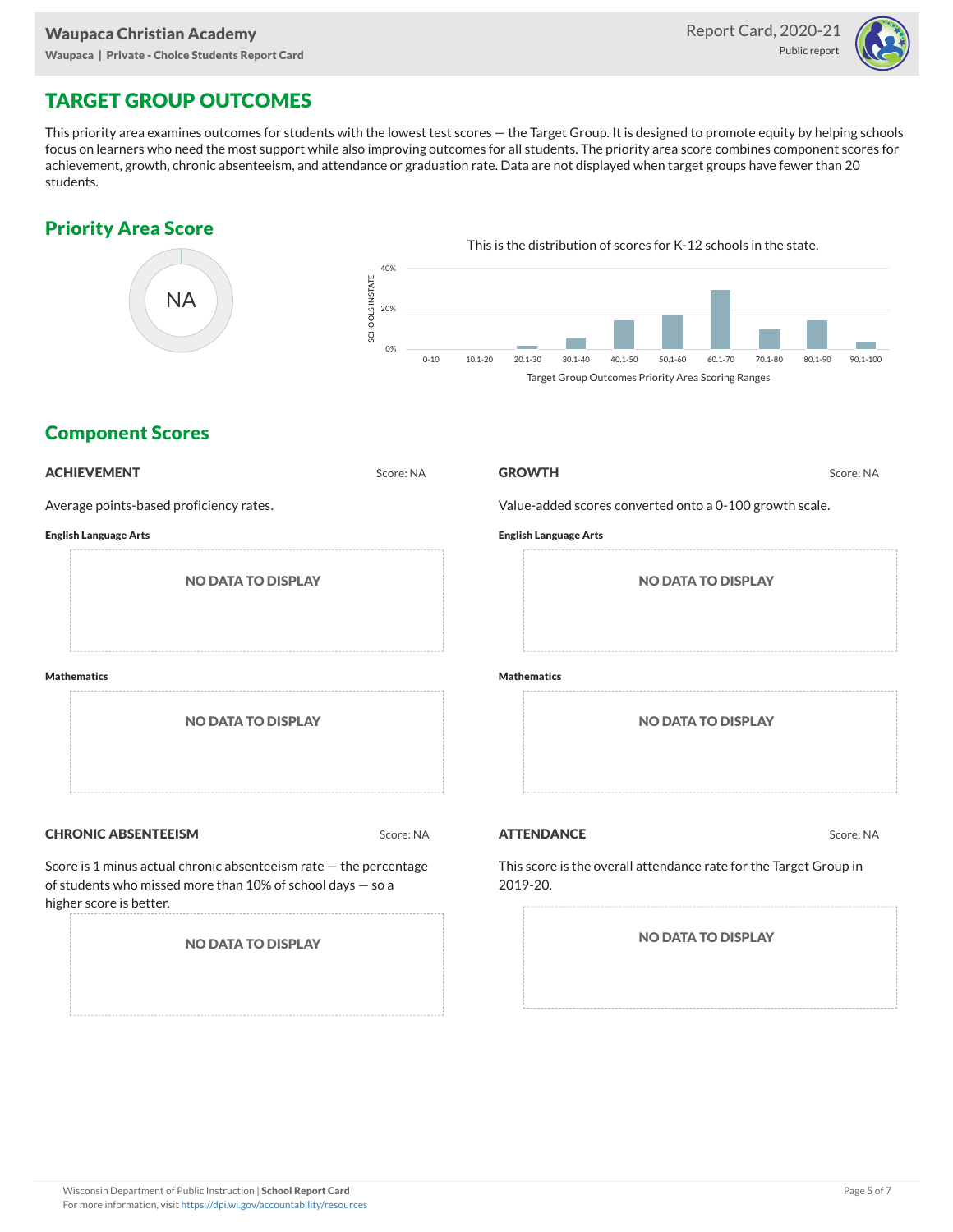

## ON-TRACK TO GRADUATION

This priority area indicates how successfully students are progressing toward completing their K-12 education. The score combines component scores for measures of student engagement and achievement.

#### Priority Area Score



### Component Scores

| <b>CHRONIC ABSENTEEISM</b>                                                                                                                                     | Score: NA | <b>SCHOOL-WIDE ATTENDANCE</b>                                           | Score: NA |  |  |  |  |  |
|----------------------------------------------------------------------------------------------------------------------------------------------------------------|-----------|-------------------------------------------------------------------------|-----------|--|--|--|--|--|
| Score is 1 minus actual chronic absenteeism rate $-$ the percentage<br>of students who missed more than 10% of school days $-$ so a<br>higher score is better. |           | This score is the overall attendance rate for the school in 2019-20.    |           |  |  |  |  |  |
| <b>NO DATA TO DISPLAY</b>                                                                                                                                      |           | <b>NO DATA TO DISPLAY</b>                                               |           |  |  |  |  |  |
| <b>3RD GRADE ENGLISH LANGUAGE ARTS</b><br>Average points-based proficiency rates.                                                                              | Score: NA | <b>8TH GRADE MATHEMATICS</b><br>Average points-based proficiency rates. | Score: NA |  |  |  |  |  |
| <b>NO DATA TO DISPLAY</b>                                                                                                                                      |           | <b>NO DATA TO DISPLAY</b>                                               |           |  |  |  |  |  |